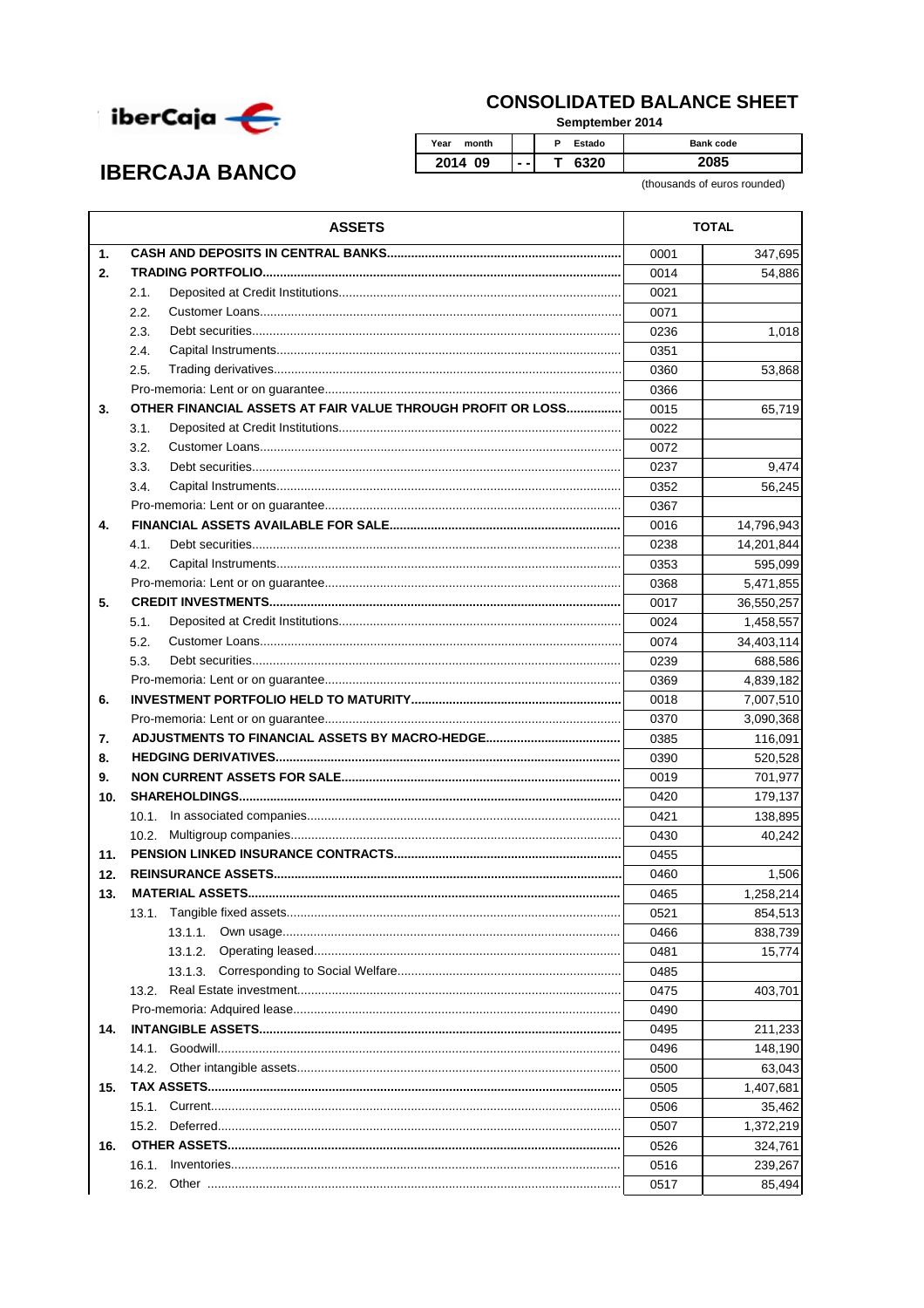

**IBERCAJA BANCO** 

## **CONSOLIDATED BALANCE SHEET**

Semptember 2014

| Year<br>month     |     | Estado<br>Ð | <b>Bank code</b> |
|-------------------|-----|-------------|------------------|
| <b>2014</b><br>09 | - - |             |                  |

(thousands of euros rounded)

|                |                    |                                                                      | 0550         | 63,544,138                 |  |
|----------------|--------------------|----------------------------------------------------------------------|--------------|----------------------------|--|
|                | <b>LIABILITIES</b> |                                                                      |              | <b>TOTAL</b>               |  |
| $\mathbf{1}$ . |                    |                                                                      | 0565         | 48,666                     |  |
|                | 1.1.               |                                                                      | 0553         |                            |  |
|                | 1.2.               |                                                                      | 0571         |                            |  |
|                | 1.3.               |                                                                      | 0616         |                            |  |
|                | 1.4.               |                                                                      | 0766         |                            |  |
|                | 1.5.               |                                                                      | 0795         | 48,666                     |  |
|                | 1.6.               |                                                                      | 0800         |                            |  |
|                | 1.7.               |                                                                      | 0861         |                            |  |
| 2.             |                    | OTHER FINANCIAL LIABILITIES AT FAIR VALUE THROUGH PROFIT OR LOSS     | 0566         | 158,539                    |  |
|                | 2.1.               |                                                                      | 0552         |                            |  |
|                | 2.2.               |                                                                      | 0572         |                            |  |
|                | 2.3.               |                                                                      | 0617         | 158,539                    |  |
|                | 2.4.               |                                                                      | 0767         |                            |  |
|                | 2.5.               |                                                                      | 0842         |                            |  |
|                | 2.6.               |                                                                      | 0862         |                            |  |
| 3.             |                    |                                                                      | 0568         | 51,958,036                 |  |
|                | 3.1.               |                                                                      | 0554         | 4,862,792                  |  |
|                | 3.2.               |                                                                      | 0574         | 4,148,284                  |  |
|                | 3.3.               |                                                                      | 0619         | 39,641,328                 |  |
|                | 3.4.               |                                                                      | 0769         | 2,216,248                  |  |
|                | 3.5.               |                                                                      | 0844         | 556,665                    |  |
|                | 3.6.               |                                                                      | 0865         | 532,719                    |  |
| 4.             |                    |                                                                      | 0890         | 4,377                      |  |
| 5.             |                    |                                                                      | 0895         | 477,141                    |  |
| 6.             |                    |                                                                      | 0569         |                            |  |
| 7.             |                    |                                                                      | 0910         | 6,934,365                  |  |
| 8.             |                    |                                                                      | 0915         | 237,549                    |  |
|                | 8.1.               |                                                                      | 0916         | 141,331                    |  |
|                | 8.2.               |                                                                      | 0922         | 4,237                      |  |
|                | 8.3.               |                                                                      | 0923         | 21,427                     |  |
|                | 8.4.               |                                                                      | 0927         | 70,554                     |  |
| 9.             |                    |                                                                      | 0930         | 475,280                    |  |
|                | 9.1.               |                                                                      | 0931         | 15,306                     |  |
|                | 9.2.               |                                                                      | 0932         | 459,974                    |  |
| 10.            |                    |                                                                      | 0941         |                            |  |
| 11.            |                    |                                                                      | 0956         | 109,954                    |  |
| 12.            |                    |                                                                      | 0961         |                            |  |
|                |                    |                                                                      | 1000         |                            |  |
|                |                    | <b>NET WORTH</b>                                                     |              | 60,403,907<br><b>TOTAL</b> |  |
| $\mathbf{1}$ . |                    |                                                                      |              |                            |  |
|                | 1.1.               |                                                                      | 1020<br>1021 | 2,830,161                  |  |
|                |                    |                                                                      |              | 2,611,730                  |  |
|                |                    | 1.1.1.                                                               | 1022         | 2,611,730                  |  |
|                |                    | 1.1.2.                                                               | 1027         |                            |  |
|                | 1.2.               |                                                                      | 1030         | 112                        |  |
|                | 1.3.               |                                                                      | 1031         | $-137,195$                 |  |
|                |                    | 1.3.1.                                                               | 1033         | $-87,091$                  |  |
|                |                    | 1.3.2.<br>Reserves/ losses from companies accounted by Equity method | 1036         | $-50,104$                  |  |
|                | 1.4.               |                                                                      | 1040         |                            |  |
|                |                    | 1.4.1.                                                               | 1041         |                            |  |